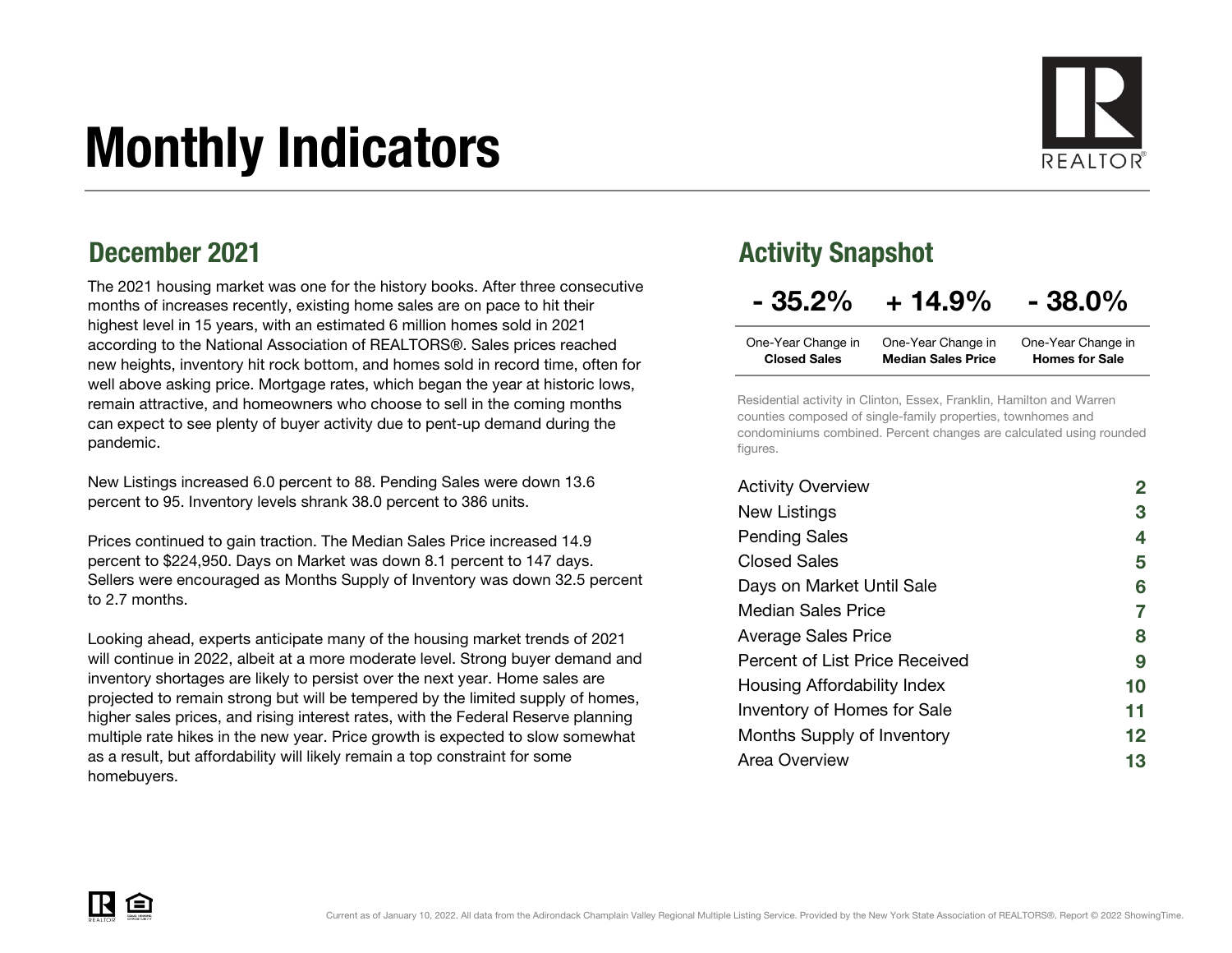# Activity Overview

Key metrics by report month and for year-to-date (YTD) starting from the first of the year.



| <b>Key Metrics</b>                 | <b>Historical Sparkbars</b>              | $12 - 2020$ | 12-2021   | Percent Change | <b>YTD 2020 YTD 2021</b> |           | Percent Change |
|------------------------------------|------------------------------------------|-------------|-----------|----------------|--------------------------|-----------|----------------|
| <b>New Listings</b>                | 12-2018<br>12-2021<br>12-2019<br>12-2020 | 83          | 88        | $+6.0%$        | 2,044                    | 1,886     | $-7.7%$        |
| <b>Pending Sales</b>               | 12-2019<br>12-2018<br>12-2020            | 110         | 95        | $-13.6%$       | 1,849                    | 1,734     | $-6.2%$        |
| <b>Closed Sales</b>                | 12-2018<br>12-2019<br>12-2021<br>12-2020 | 216         | 140       | $-35.2%$       | 1,728                    | 1,767     | $+2.3%$        |
| <b>Days on Market</b>              | 12-2019<br>12-2018<br>12-2020            | 160         | 147       | $-8.1%$        | 188                      | 157       | $-16.5%$       |
| <b>Median Sales Price</b>          | 12-2019<br>12-2018<br>12-2020<br>12-2021 | \$195,750   | \$224,950 | $+14.9%$       | \$185,000                | \$207,500 | $+12.2%$       |
| <b>Avg. Sales Price</b>            | 12-2018<br>12-2019<br>12-2020<br>12-2021 | \$289,480   | \$311,243 | $+7.5%$        | \$283,259                | \$317,543 | $+12.1%$       |
| <b>Pct. of List Price Received</b> | 12-2018<br>12-2019<br>12-2020<br>12-2021 | 96.3%       | 96.7%     | $+0.4%$        | 95.2%                    | 96.7%     | $+1.6%$        |
| <b>Affordability Index</b>         | 12-2020<br>12-2018<br>12-2019<br>12-2021 | 199         | 169       | $-15.1%$       | 210                      | 183       | $-12.9%$       |
| <b>Homes for Sale</b>              | 12-2018<br>12-2019<br>12-2020<br>12-2021 | 623         | 386       | $-38.0%$       | $\overline{\phantom{a}}$ |           |                |
| <b>Months Supply</b>               | 12-2018<br>12-2019<br>12-2020<br>12-2021 | 4.0         | 2.7       | $-32.5%$       |                          |           |                |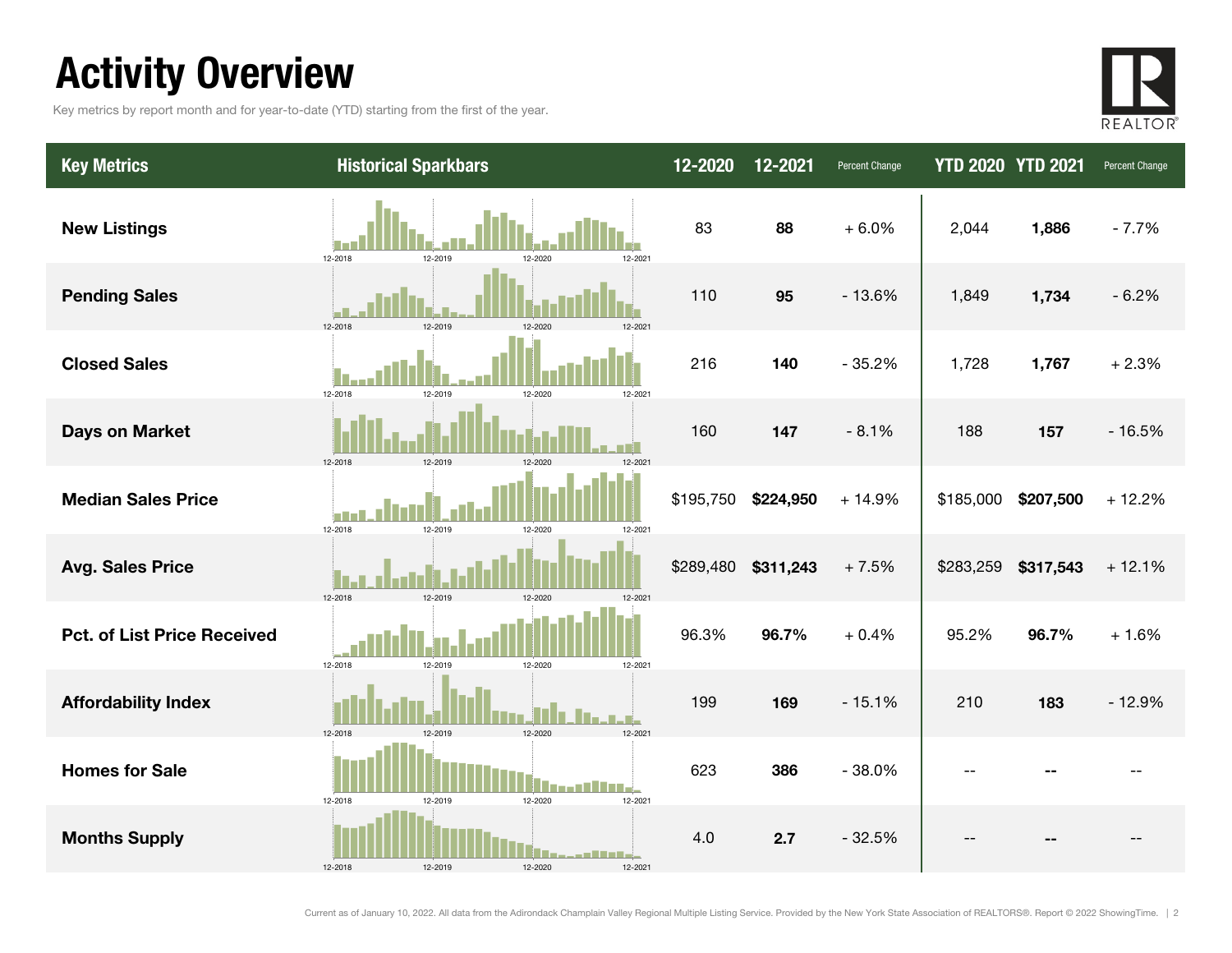# New Listings

A count of the properties that have been newly listed on the market in a given month.





| <b>New Listings</b> |     | <b>Prior Year</b> | <b>Percent Change</b> |
|---------------------|-----|-------------------|-----------------------|
| January 2021        | 103 | 93                | $+10.8%$              |
| February 2021       | 80  | 117               | $-31.6%$              |
| March 2021          | 147 | 115               | $+27.8%$              |
| April 2021          | 153 | 80                | $+91.3%$              |
| May 2021            | 218 | 198               | $+10.1%$              |
| June 2021           | 238 | 282               | $-15.6%$              |
| <b>July 2021</b>    | 223 | 243               | $-8.2\%$              |
| August 2021         | 211 | 268               | $-21.3%$              |
| September 2021      | 179 | 223               | $-19.7%$              |
| October 2021        | 157 | 196               | $-19.9%$              |
| November 2021       | 89  | 146               | $-39.0\%$             |
| December 2021       | 88  | 83                | $+6.0\%$              |
| 12-Month Avg        | 157 | 170               | -7.6%                 |

### Historical New Listings by Month

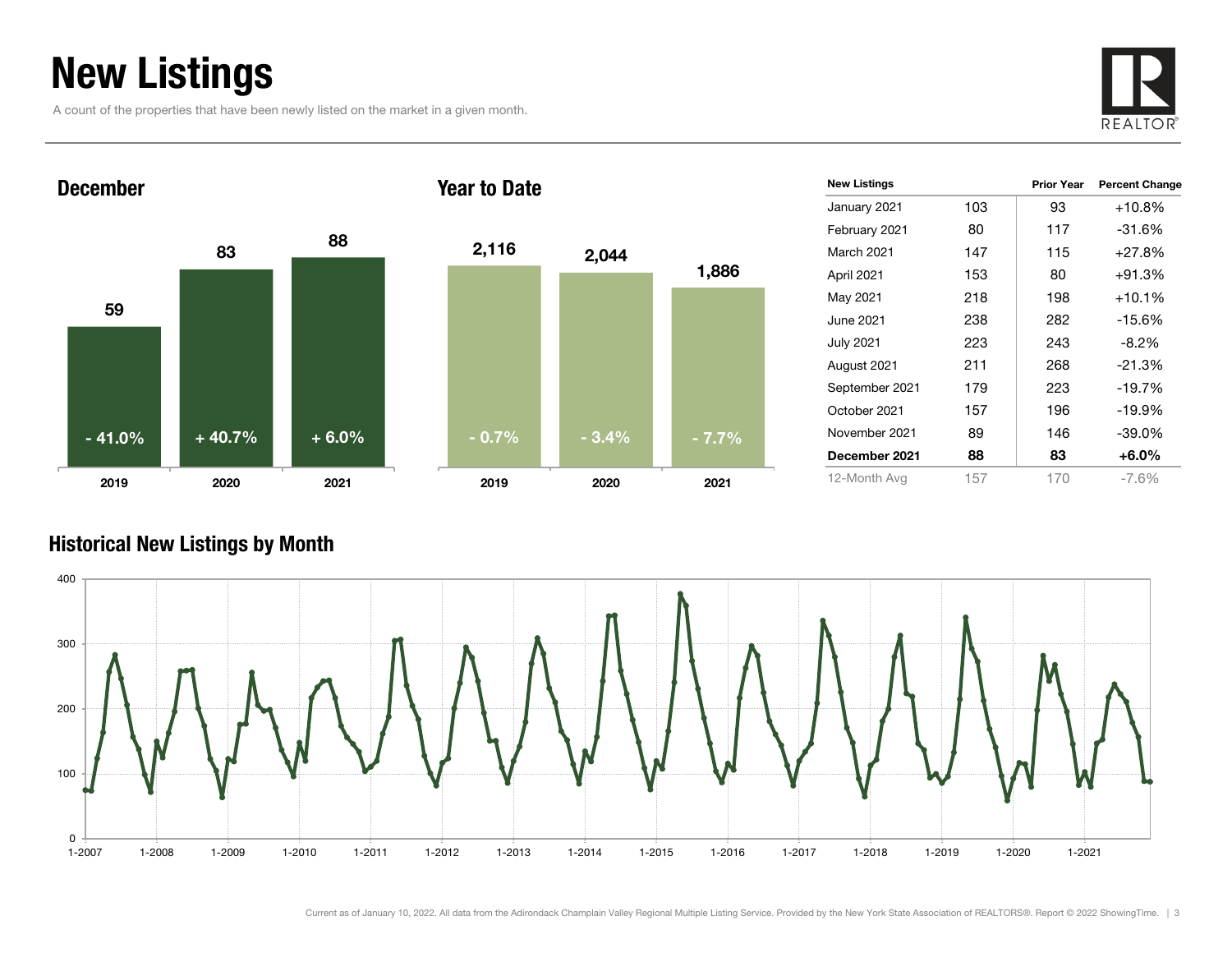### Pending Sales

A count of the properties on which offers have been accepted in a given month.





| <b>Pending Sales</b> |     | <b>Prior Year</b> | <b>Percent Change</b> |
|----------------------|-----|-------------------|-----------------------|
| January 2021         | 133 | 102               | $+30.4%$              |
| February 2021        | 116 | 82                | $+41.5%$              |
| <b>March 2021</b>    | 148 | 75                | $+97.3%$              |
| April 2021           | 141 | 72                | $+95.8%$              |
| May 2021             | 151 | 151               | $0.0\%$               |
| June 2021            | 174 | 231               | $-24.7%$              |
| <b>July 2021</b>     | 161 | 256               | $-37.1%$              |
| August 2021          | 201 | 234               | $-14.1%$              |
| September 2021       | 172 | 216               | $-20.4%$              |
| October 2021         | 126 | 189               | $-33.3\%$             |
| November 2021        | 116 | 131               | -11.5%                |
| December 2021        | 95  | 110               | -13.6%                |
| 12-Month Avg         | 145 | 154               | $-5.8%$               |

### Historical Pending Sales by Month

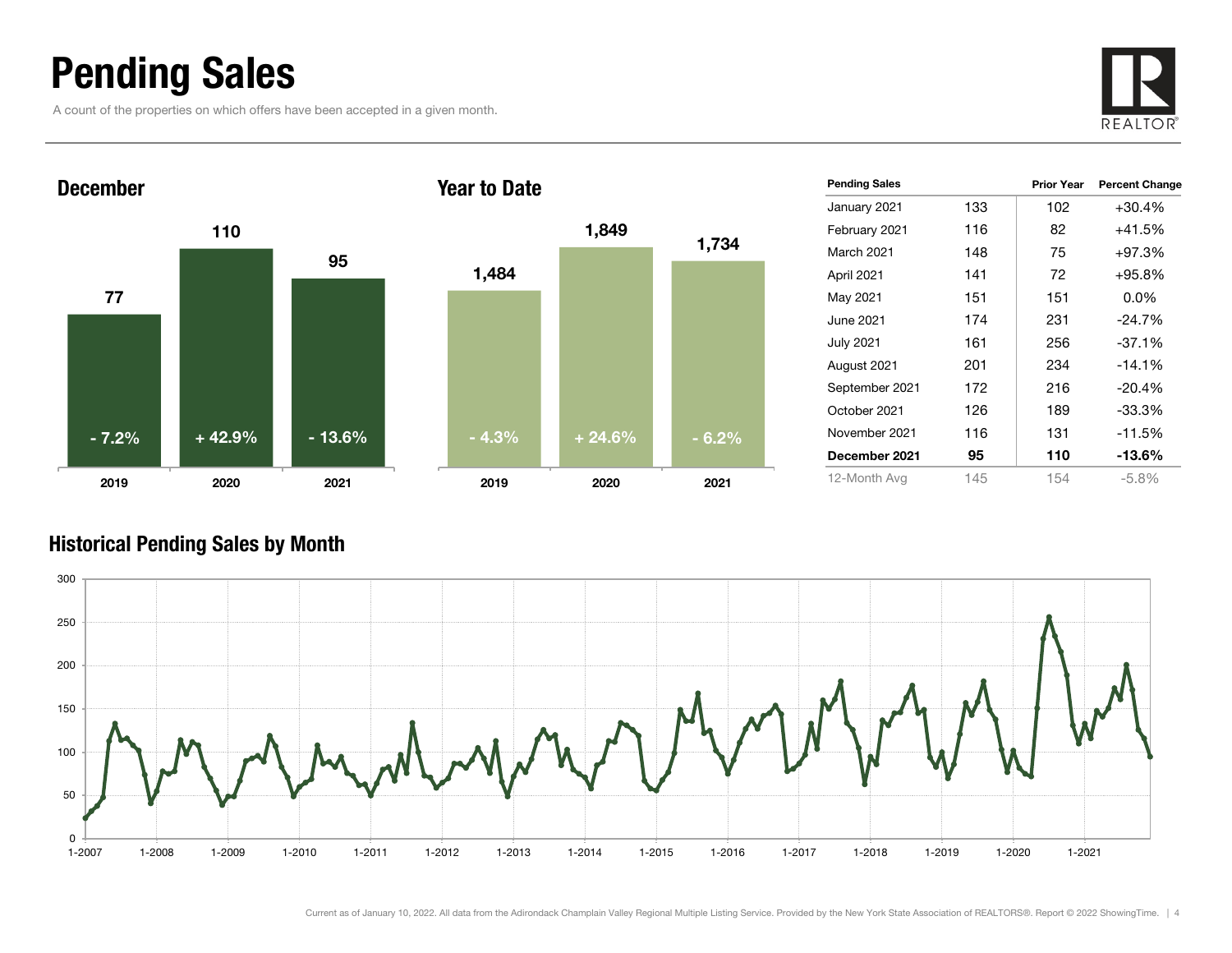### Closed Sales

A count of the actual sales that closed in a given month.





| <b>Closed Sales</b> |     | <b>Prior Year</b> | <b>Percent Change</b> |
|---------------------|-----|-------------------|-----------------------|
| January 2021        | 114 | 104               | $+9.6%$               |
| February 2021       | 115 | 73                | $+57.5%$              |
| March 2021          | 131 | 85                | +54.1%                |
| April 2021          | 140 | 81                | $+72.8\%$             |
| May 2021            | 134 | 97                | +38.1%                |
| June 2021           | 161 | 100               | +61.0%                |
| <b>July 2021</b>    | 150 | 160               | -6.3%                 |
| August 2021         | 154 | 173               | $-11.0%$              |
| September 2021      | 190 | 228               | $-16.7%$              |
| October 2021        | 163 | 222               | -26.6%                |
| November 2021       | 175 | 189               | -7.4%                 |
| December 2021       | 140 | 216               | $-35.2\%$             |
| 12-Month Avg        | 147 | 144               | $+2.1%$               |

### Historical Closed Sales by Month

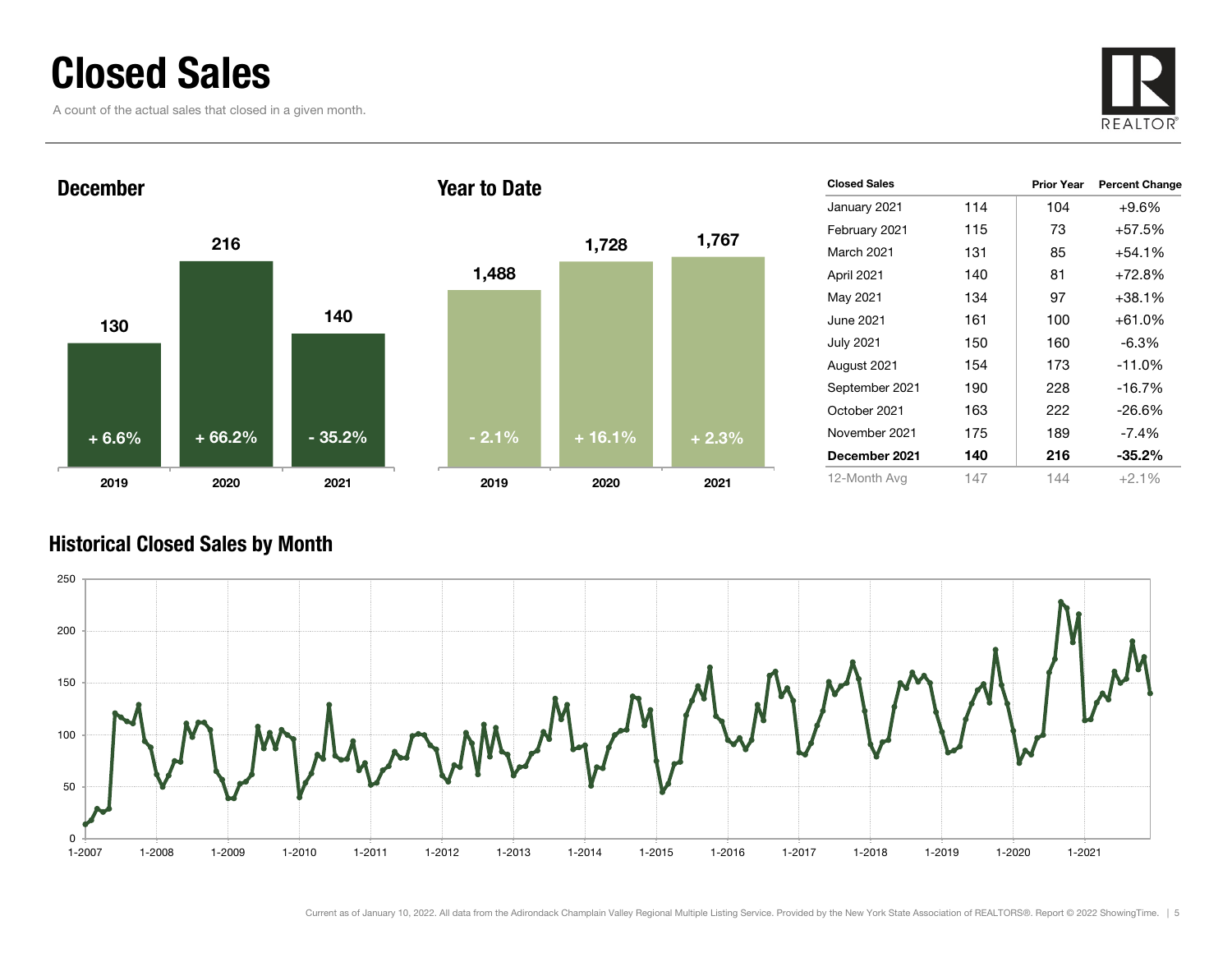# Days on Market Until Sale

Average number of days between when a property is listed and when an offer is accepted in a given month.





| Days on Market   |     | <b>Prior Year</b> | <b>Percent Change</b> |
|------------------|-----|-------------------|-----------------------|
| January 2021     | 176 | 163               | $+8.0%$               |
| February 2021    | 161 | 199               | $-19.1%$              |
| March 2021       | 190 | 227               | $-16.3%$              |
| April 2021       | 189 | 227               | $-16.7%$              |
| May 2021         | 186 | 247               | $-24.7%$              |
| June 2021        | 185 | 199               | $-7.0\%$              |
| <b>July 2021</b> | 131 | 216               | -39.4%                |
| August 2021      | 139 | 179               | $-22.3%$              |
| September 2021   | 124 | 179               | $-30.7%$              |
| October 2021     | 140 | 167               | $-16.2%$              |
| November 2021    | 142 | 182               | $-22.0%$              |
| December 2021    | 147 | 160               | $-8.1\%$              |
| 12-Month Avg*    | 157 | 188               | $-16.5\%$             |

\* Average Days on Market of all properties from January 2021 through December 2021. This is not the average of the individual figures above.



### Historical Days on Market Until Sale by Month

Current as of January 10, 2022. All data from the Adirondack Champlain Valley Regional Multiple Listing Service. Provided by the New York State Association of REALTORS®. Report © 2022 ShowingTime. | 6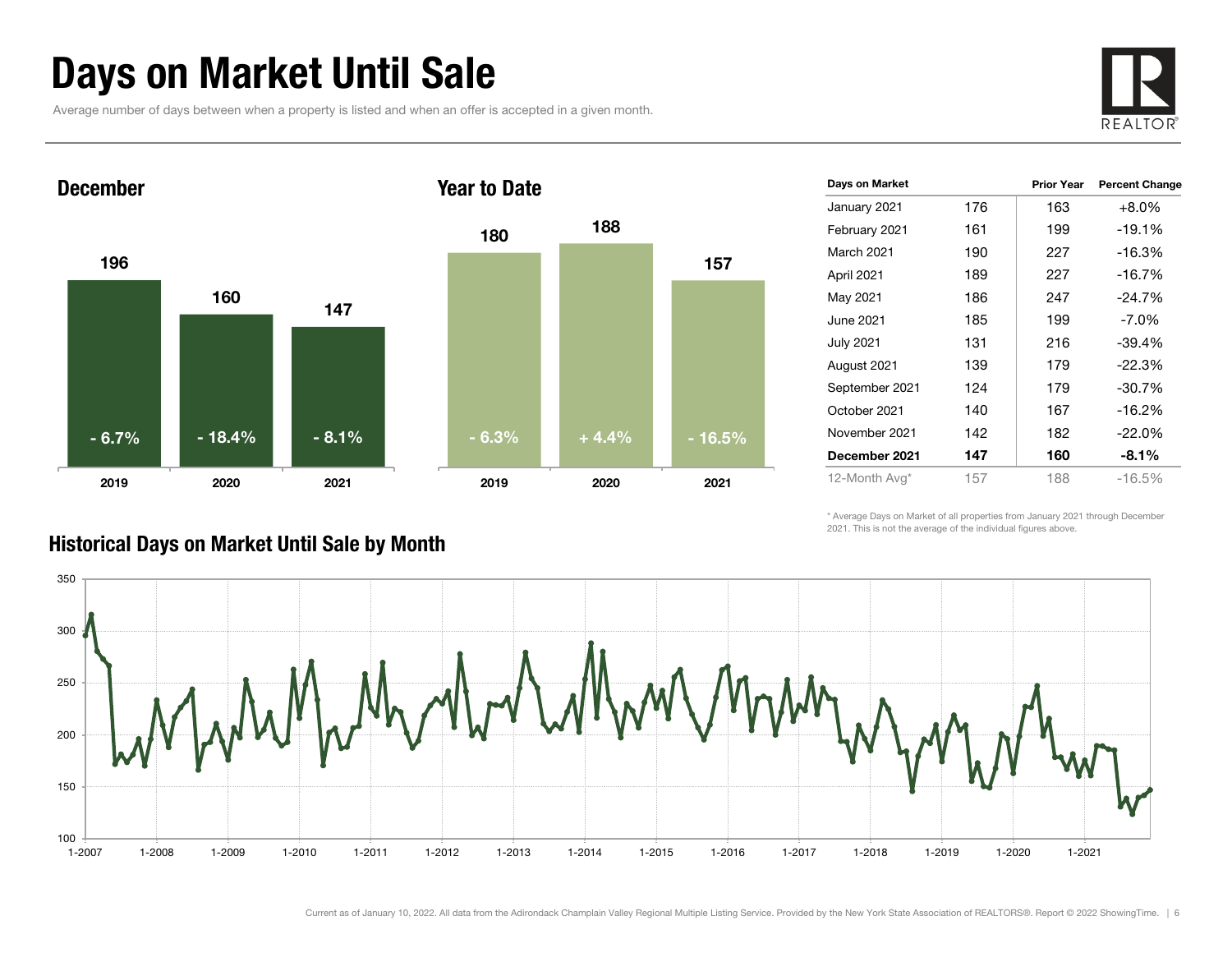### Median Sales Price

Point at which half of the sales sold for more and half sold for less, not accounting for seller concessions, in a given month.



#### December





| <b>Median Sales Price</b> |           | <b>Prior Year</b> | <b>Percent Change</b> |
|---------------------------|-----------|-------------------|-----------------------|
| January 2021              | \$196,763 | \$129,575         | $+51.9%$              |
| February 2021             | \$182,000 | \$149,000         | $+22.1%$              |
| March 2021                | \$195,944 | \$159,000         | $+23.2\%$             |
| April 2021                | \$225,000 | \$165,000         | $+36.4%$              |
| May 2021                  | \$191,000 | \$150,000         | $+27.3%$              |
| June 2021                 | \$200,000 | \$155,000         | $+29.0\%$             |
| <b>July 2021</b>          | \$215,000 | \$197,450         | $+8.9\%$              |
| August 2021               | \$227,000 | \$200,000         | +13.5%                |
| September 2021            | \$208,500 | \$204,750         | +1.8%                 |
| October 2021              | \$225,000 | \$209,000         | $+7.7%$               |
| November 2021             | \$210,000 | \$229,000         | -8.3%                 |
| December 2021             | \$224,950 | \$195,750         | +14.9%                |
| 12-Month Med*             | \$207,500 | \$185,000         | $+12.2%$              |

\* Median Sales Price of all properties from January 2021 through December 2021. This is not the average of the individual figures above.



### Historical Median Sales Price by Month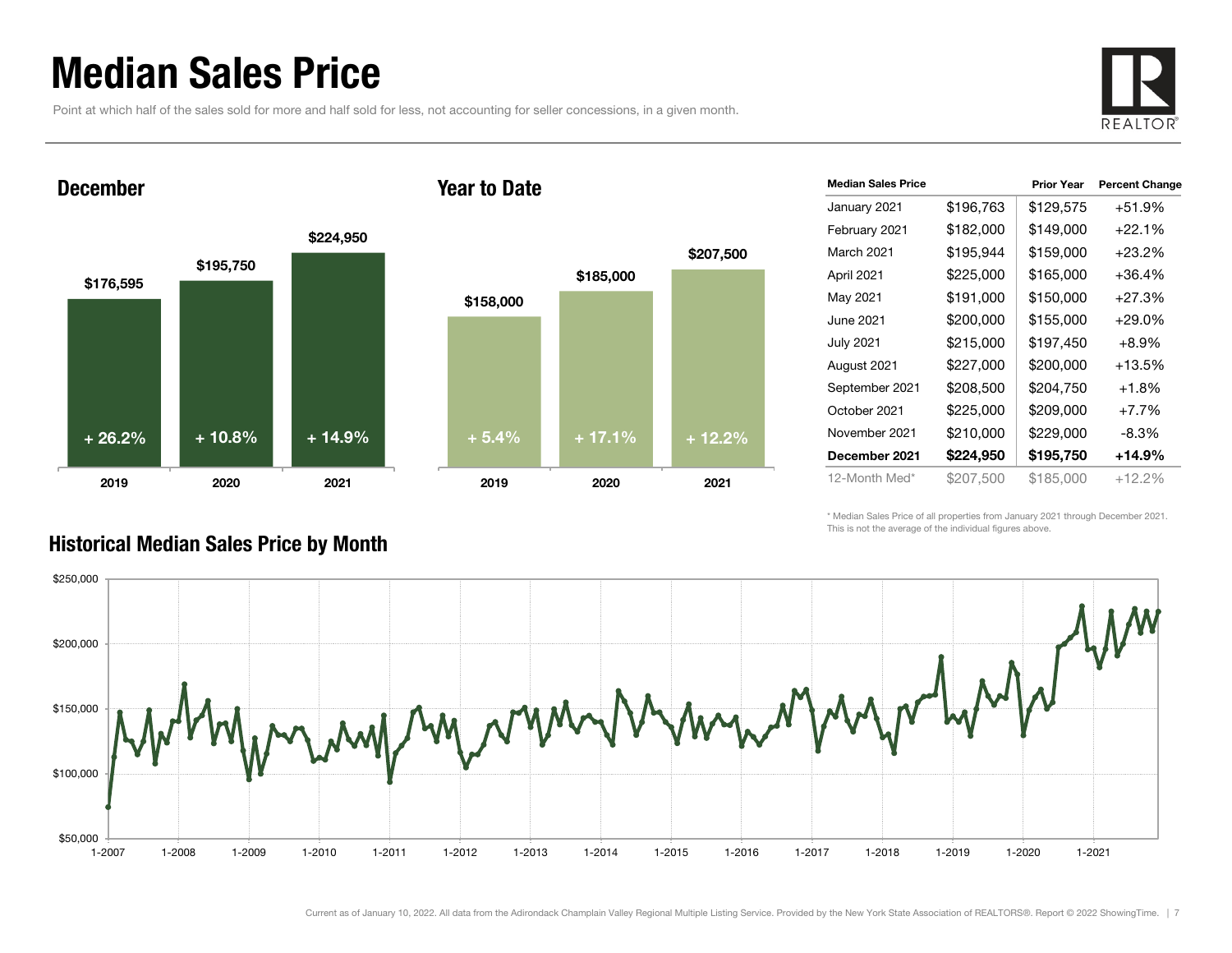### Average Sales Price

Average sales price for all closed sales, not accounting for seller concessions, in a given month.



December



#### Year to Date



| Avg. Sales Price |           | <b>Prior Year</b> | <b>Percent Change</b> |
|------------------|-----------|-------------------|-----------------------|
| January 2021     | \$282,917 | \$172,314         | +64.2%                |
| February 2021    | \$271,137 | \$241,225         | $+12.4%$              |
| March 2021       | \$390,703 | \$205,621         | $+90.0\%$             |
| April 2021       | \$308,038 | \$249,439         | +23.5%                |
| May 2021         | \$292,117 | \$280,419         | $+4.2%$               |
| June 2021        | \$286,738 | \$236,529         | $+21.2%$              |
| <b>July 2021</b> | \$270,145 | \$288,833         | $-6.5%$               |
| August 2021      | \$329,106 | \$310,838         | $+5.9%$               |
| September 2021   | \$331,102 | \$270,385         | $+22.5%$              |
| October 2021     | \$382,540 | \$342,931         | +11.6%                |
| November 2021    | \$330,588 | \$343,744         | $-3.8%$               |
| December 2021    | \$311,243 | \$289,480         | $+7.5\%$              |
| 12-Month Avg*    | \$317,543 | \$283,259         | $+12.1%$              |

\* Avg. Sales Price of all properties from January 2021 through December 2021. This is not the average of the individual figures above.



### Historical Average Sales Price by Month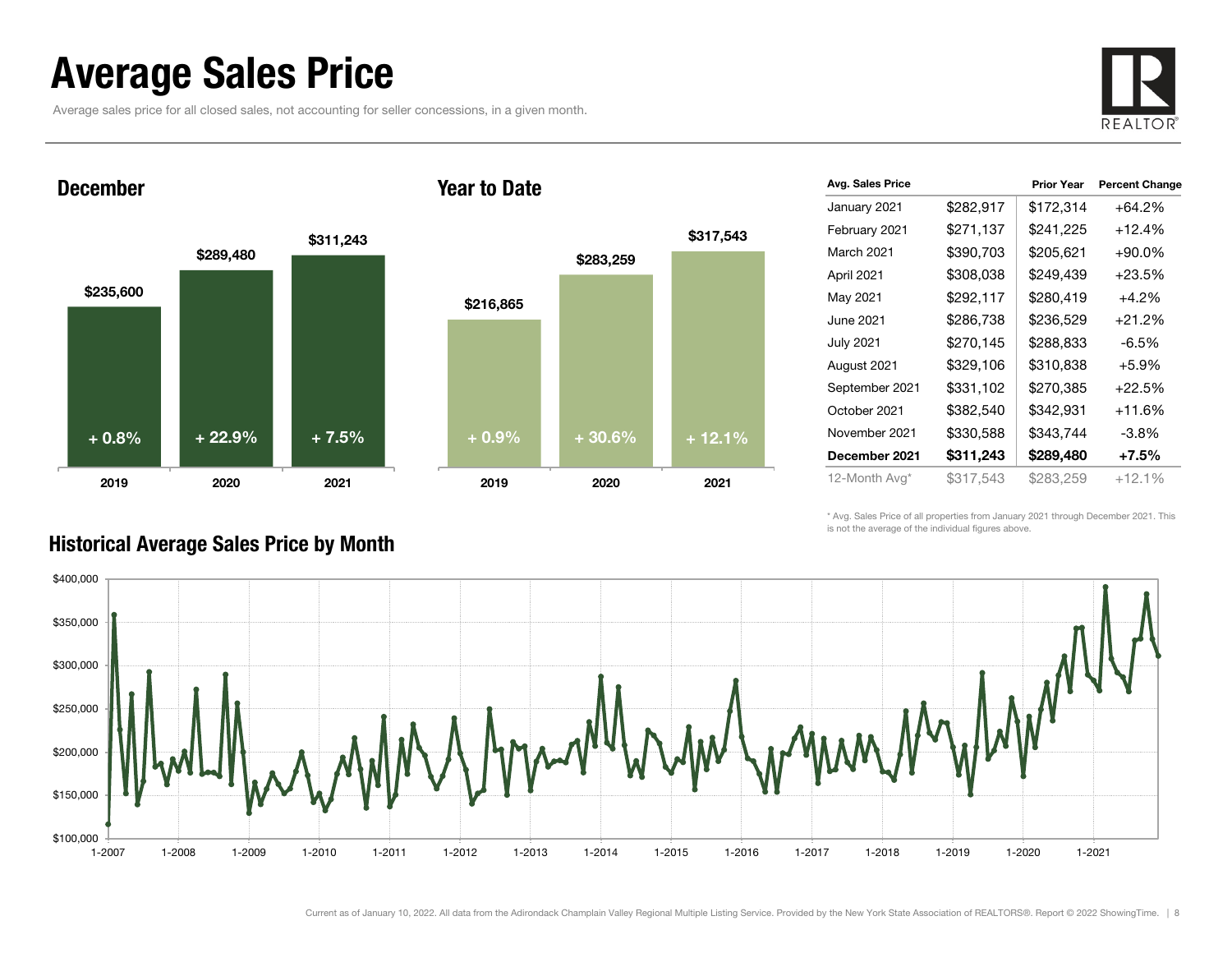### Percent of List Price Received

Percentage found when dividing a property's sales price by its most recent list price, then taking the average for all properties sold in a given month, not accounting for seller concessions.



December

#### Year to Date



| Pct. of List Price Received |       | <b>Prior Year</b> | <b>Percent Change</b> |
|-----------------------------|-------|-------------------|-----------------------|
| January 2021                | 96.6% | 94.0%             | $+2.8%$               |
| February 2021               | 95.6% | 93.0%             | $+2.8%$               |
| March 2021                  | 96.4% | 94.9%             | $+1.6%$               |
| April 2021                  | 96.7% | 93.3%             | $+3.6%$               |
| May 2021                    | 95.8% | 93.9%             | $+2.0%$               |
| June 2021                   | 97.1% | 94.0%             | $+3.3%$               |
| July 2021                   | 96.4% | 94.7%             | $+1.8%$               |
| August 2021                 | 97.6% | 95.6%             | $+2.1%$               |
| September 2021              | 97.6% | 95.6%             | $+2.1%$               |
| October 2021                | 96.6% | 96.2%             | $+0.4%$               |
| November 2021               | 96.3% | 95.6%             | $+0.7%$               |
| December 2021               | 96.7% | 96.3%             | $+0.4%$               |
| 12-Month Avg*               | 96.7% | 95.2%             | $+1.6%$               |

\* Average Pct. of List Price Received for all properties from January 2021 through December 2021. This is not the average of the individual figures above.



### Historical Percent of List Price Received by Month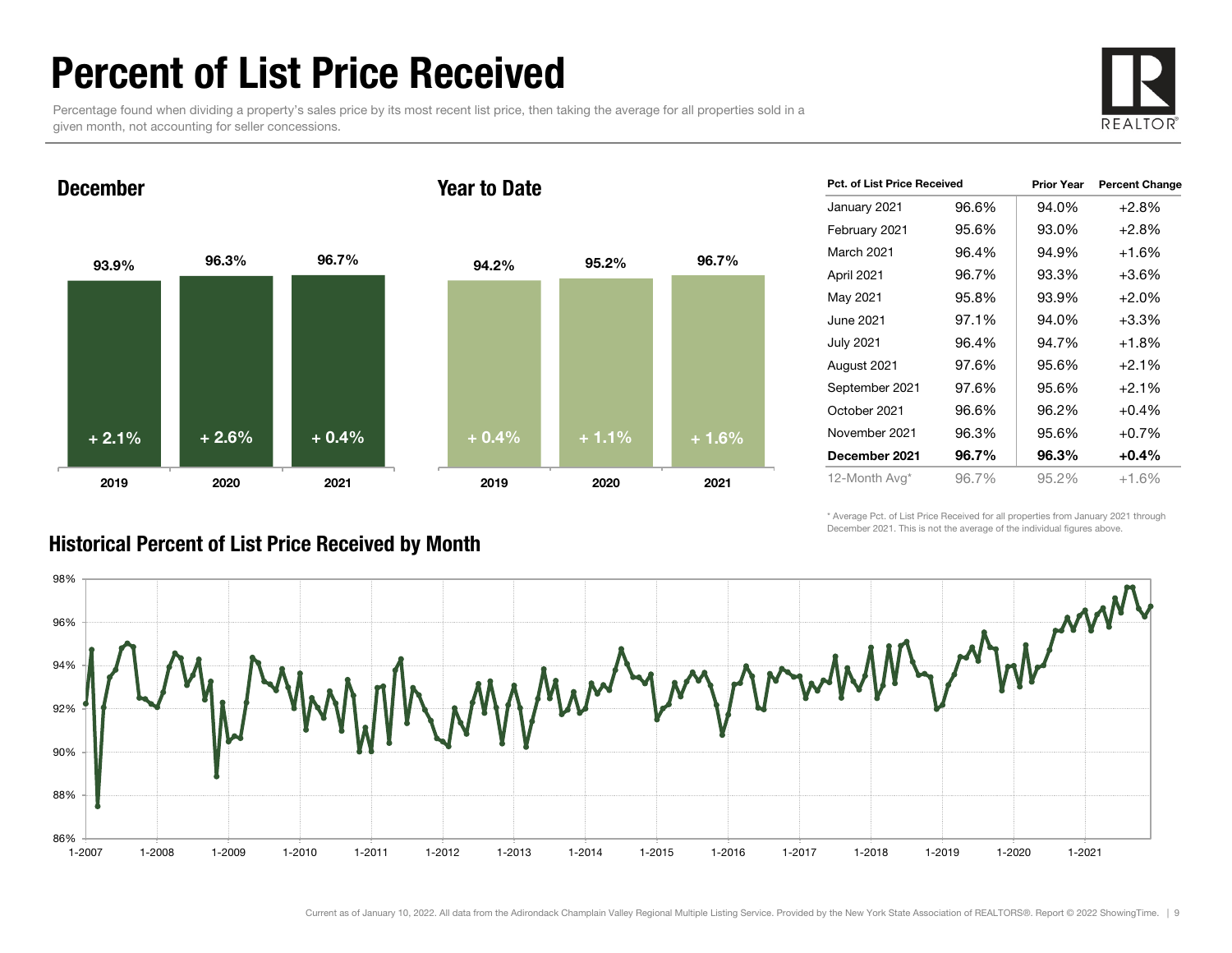# Housing Affordability Index

This index measures housing affordability for the region. For example, an index of 120 means the median household income is 120% of what is necessary to qualify for the median-priced home under prevailing interest rates. A higher number means greater affordability.



#### 191 <sup>199</sup> 1692019 2020 2021 December214 2101832019 2020 2021 Year to Date- 9.0% $\%$  | +4.2% - 15.1% + 9.2% - 1.9% - 12.9%

| <b>Affordability Index</b> |     | <b>Prior Year</b> | <b>Percent Change</b> |
|----------------------------|-----|-------------------|-----------------------|
| January 2021               | 196 | 274               | $-28.5%$              |
| February 2021              | 210 | 242               | $-13.2%$              |
| <b>March 2021</b>          | 189 | 227               | $-16.7%$              |
| April 2021                 | 165 | 222               | $-25.7%$              |
| May 2021                   | 196 | 246               | $-20.3%$              |
| June 2021                  | 187 | 240               | $-22.1%$              |
| July 2021                  | 176 | 191               | $-7.9\%$              |
| August 2021                | 166 | 190               | $-12.6%$              |
| September 2021             | 181 | 186               | $-2.7%$               |
| October 2021               | 168 | 183               | $-8.2%$               |
| November 2021              | 180 | 168               | $+7.1%$               |
| December 2021              | 169 | 199               | $-15.1%$              |
| 12-Month Avg               | 182 | 214               | $-15.0%$              |

### Historical Housing Affordability Index by Mont h

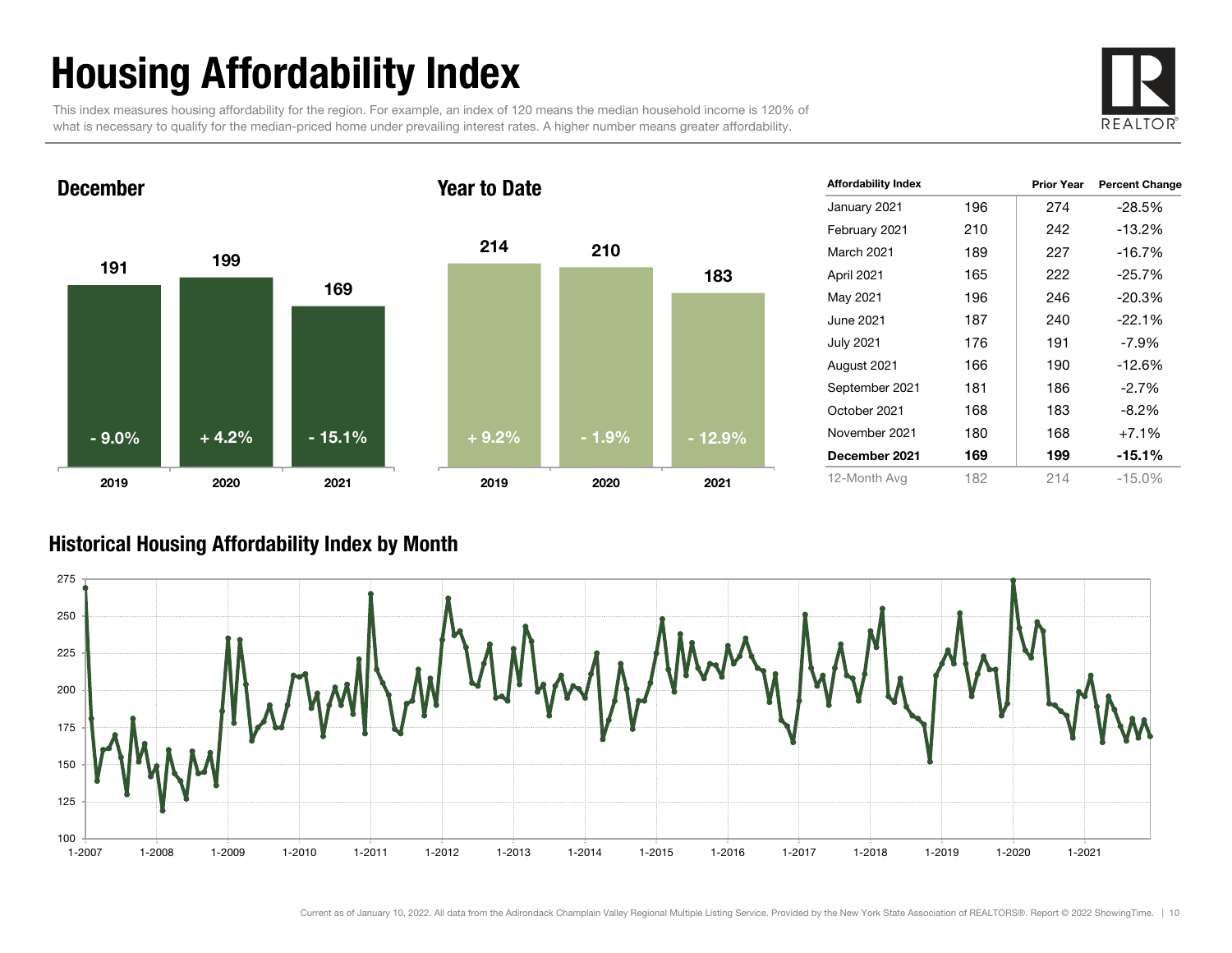### Inventory of Homes for Sale

The number of properties available for sale in active status at the end of a given month.





#### Historical Inventory of Homes for Sale by Month

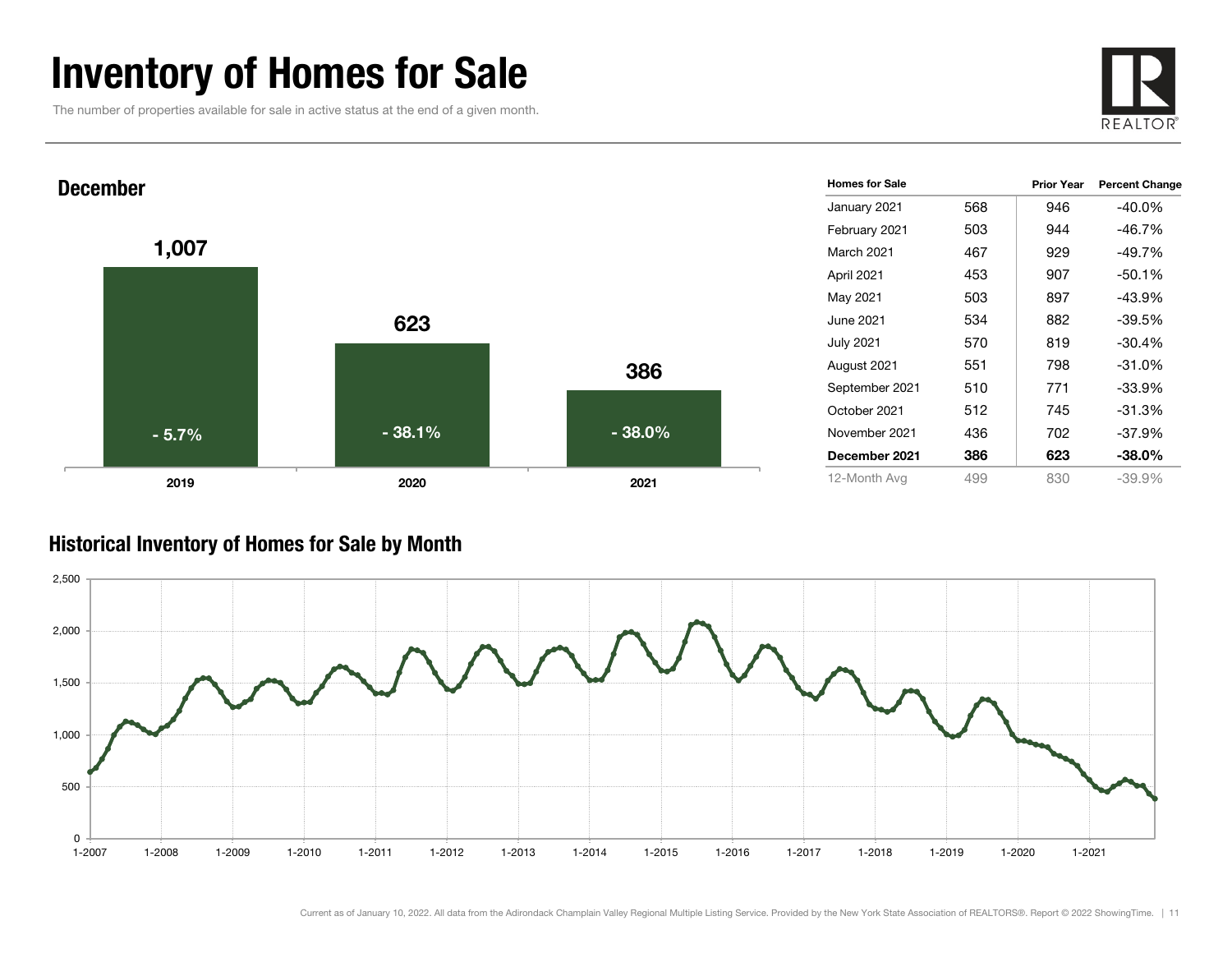# Months Supply of Inventory

The inventory of homes for sale at the end of a given month, divided by the average monthly pending sales from the last 12 months.





#### Historical Months Supply of Inventory by Month